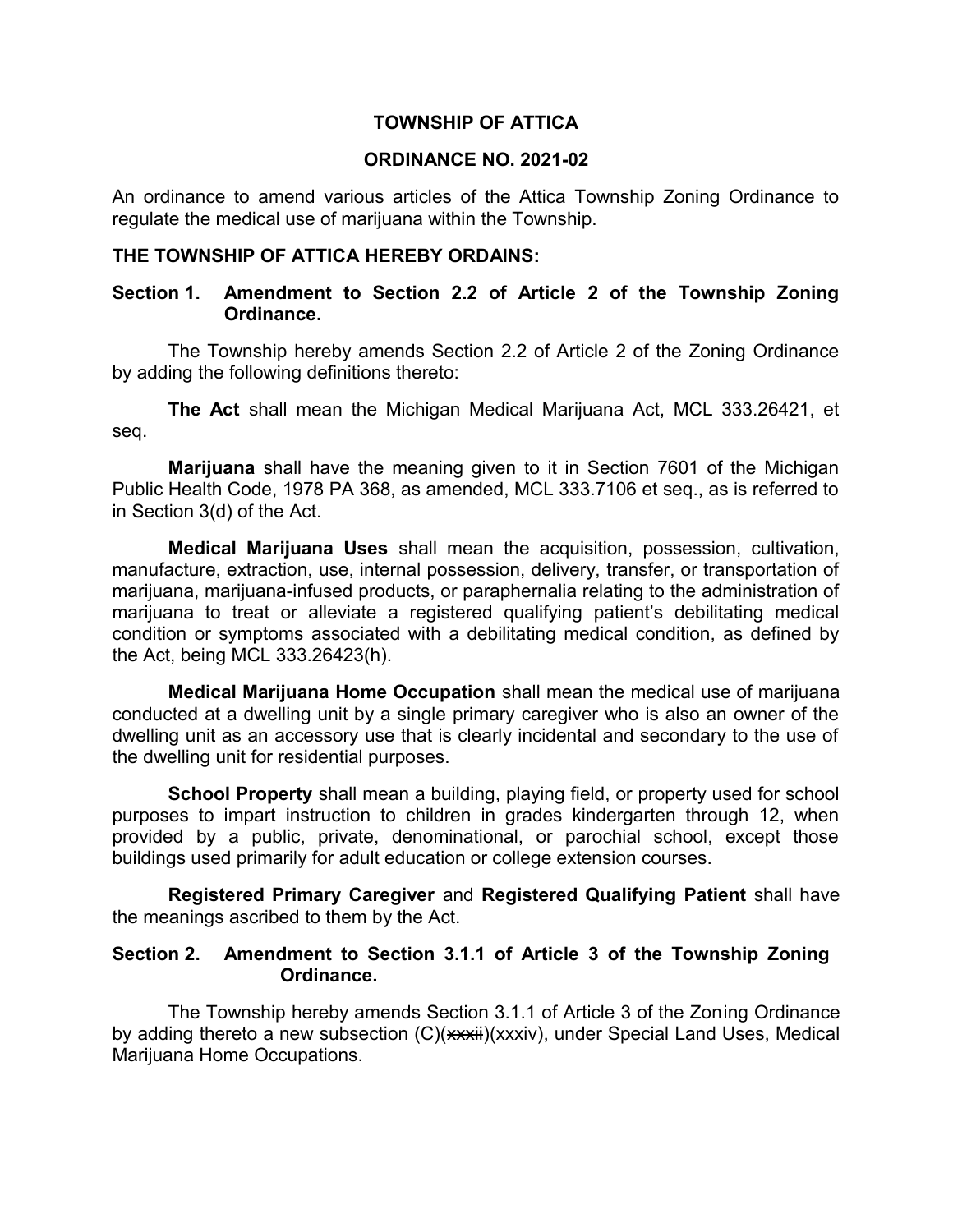## **Section 3. Amendment to Section 3.1.2 of Article 3 of the Township Zoning Ordinance.**

The Township hereby amends Section 3.1.2 of Article 3 of the Zoning Ordinance by adding thereto a new subsection (\*\*i) (xvii), under Special Land Uses, Medical Marijuana Home Occupations.

# **Section 4. Amendment of Section 4.11 of Article 4 of the Township Zoning Ordinance.**

The Township hereby amends Section 4.11 of Article 4 of the Township Zoning Ordnance by adding thereto a new subsection, 4.11(7), to read as follows:

7. Medical marijuana uses in accordance with Section 4.66 of Article 4 of this Ordinance.

# **Section 5. Amendment to Article 4 of the Zoning Ordinance by the Creation of a new Section 4.66.**

The Township hereby amends Article 4 of the Zoning Ordinance by adding thereto a new Section 4.66 to read as follows:

# **4.66. Medical Marijuana Uses.**

1. Not more than one registered primary caregiver, who shall also be the owner of the dwelling, shall be permitted to maintain medical marijuana uses as a home occupation at any one parcel in the Township.

2. Medical marijuana uses shall be conducted entirely within a dwelling unit, except that a registered primary caregiver may keep and cultivate, in an "enclosed, locked facility" (as the Act defines that phrase), up to 12 marijuana plants for each registered qualifying patient with whom the registered primary caregiver is connected through the registration process established by the Department of Licensing and Regulatory Affairs, and up to 12 additional marijuana plants for personal use, if the primary caregiver is also registered as a qualifying patient under the Act.

3. Medical marijuana shall not be grown, processed, handled or possessed at the dwelling of the primary caregiver beyond that which is permitted by law.

4. All necessary building, electrical, plumbing and mechanical permits shall be obtained for any portion of a building or structure in which equipment and devices that support the cultivation, growing or harvesting of marijuana are located or used.

5. If marijuana is grown or located in a room with windows, all interior lighting shall be shielded to prevent ambient light from creating a distraction for adjacent properties.

6. To ensure compliance with all applicable requirements and laws, the portion of a building or other structure, such as a cultivation room, where energy use and heating requirements exceed typical residential limits and chemical storage occurs,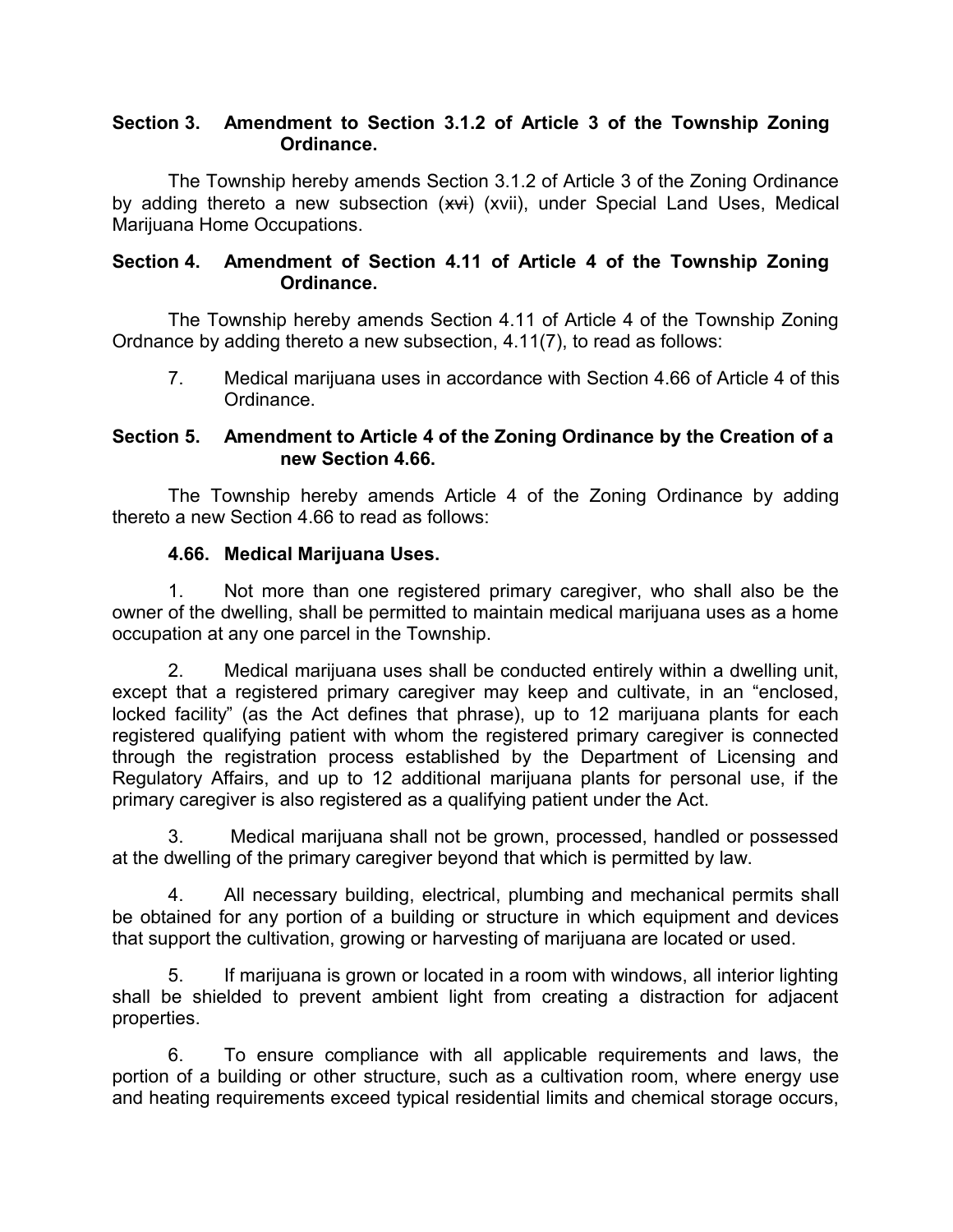are subject to inspection and approval by the Township Supervisor or his or her designee.

7. The property, accessory building, dwelling and all enclosed, locked facilities shall be available for inspection upon request by the Township Supervisor or his or her designee.

8. The disposal of plant material shall be done in a safe and secure manner which does not permit those without the proper permits to access or obtain any disposed plant material.

9. A registered primary caregiver must be located outside of a one-thousand (1,000) foot radius (as measured from the closest property lines) from any School Property, including child care or day care facility, or playgrounds regularly utilized by children to ensure compliance with federal "Drug-Free School Zone" restrictions.

10. Once approved, the Special Land Use is subject to renewal with the Township on an annual basis.

11. For each chemical used in the operation, a Material Safety Data Sheet shall be submitted and approved the the Township that identifies: (i) each hazardous chemical, including its potential hazardous effects; (ii) its physical and chemical characteristics; and (iii) proposed recommendations for appropriate protective measures. The storage of any chemicals such as herbicides, pesticides and fertilizers, shall be subject to inspection and approval by Construction Code Authority.

12. The separation of plant resin from a marijuana plant by butane extracting or any other method is prohibited.

13. No equipment or process shall be used in growing, processing, or handling of marijuana which creates noise, vibration, glare, light, fumes, odors or electrical interference detectable to the normal senses at or beyond the property line. In case of electrical interference, no equipment or process shall be used which creates visual or audible with any radio, television or similar receive off the premises or causes fluctuation of line voltage off the premises.

14. There shall be submitted a plan consistent with the requirements of the Michigan Department of Environment, Great Lakes and Energy ("EGLE") for the discharge of water containing pollutants (i.e., marijuana plant material such as pieces of leaves, stems, nutrients, pesticides, solvents and soil containing these materials) from the operation.

15. A complete and accurate application shall be submitted on a form provided by the Township and an application fee in an amount determined by resolution of the Township Board shall be paid.

(a) The permit application shall include the name and address of the applicant; the address of the property; proof, such as a driver's license, voter registration card or similar record showing that the dwelling is the applicant's full-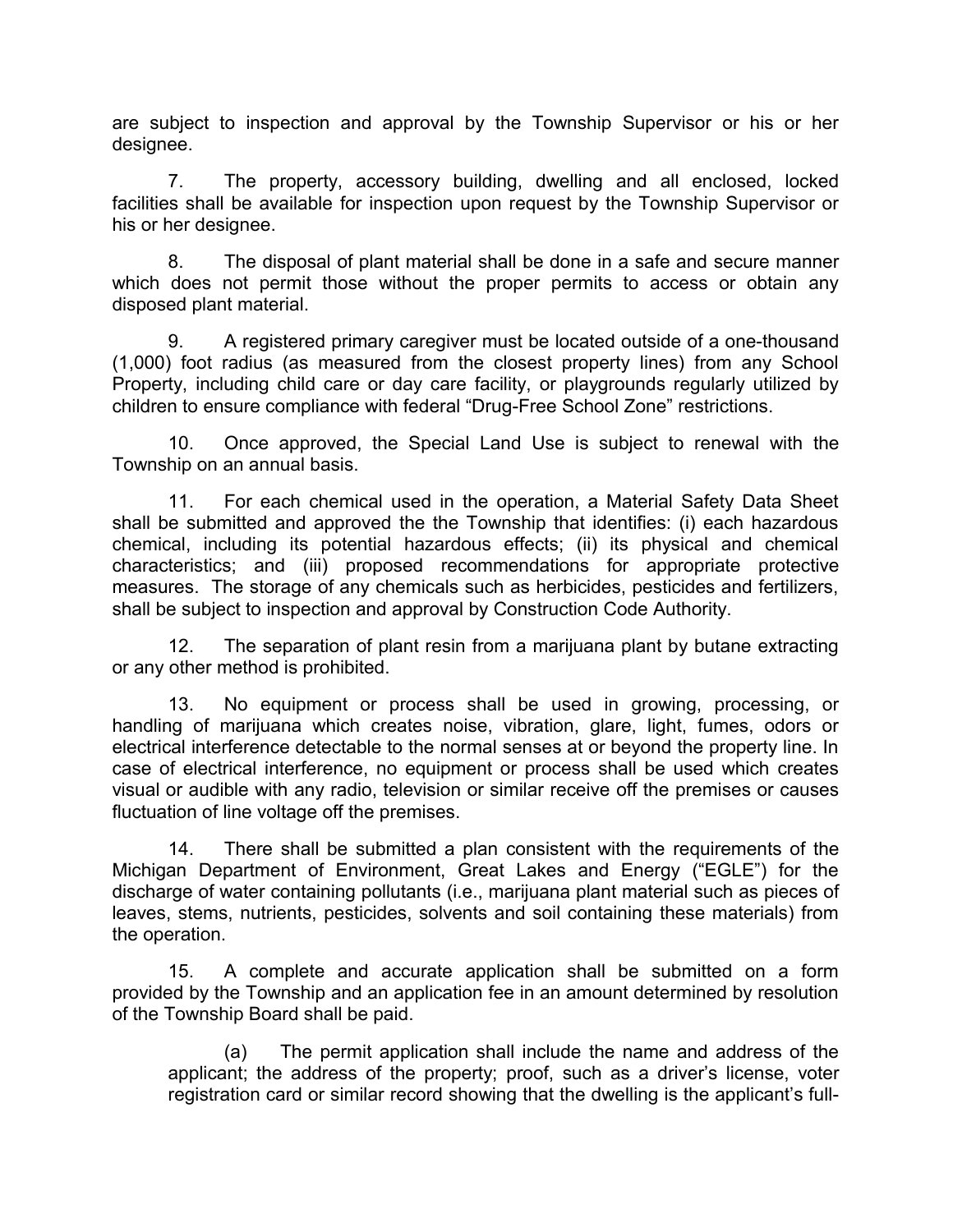time residence; a current state registration card issued to the primary caregiver; a full description of the nature and types of equipment which will be used in marijuana cultivation and processing; and a description of the location at which the use will take place. The zoning administrator may require additional information necessary to demonstrate compliance with all requirements. The zoning administrator shall review the application to determine compliance with this Ordinance and the Act. A permit shall be granted if the application demonstrates compliance with this Ordinance and the Act.

(b) The use shall be maintained in compliance with the requirements of this Ordinance and the Act. Any departure shall be grounds to revoke the permit and take other lawful action. If a permit is revoked, the applicant shall not engage in the activity unless and until a new permit is granted.

(c) Information treated as confidential under the Act, including the primary caregiver registry identification card and any information about qualifying patients associated with the primary caregiver, which is received by the Township, shall be maintained separately from public information submitted in support of the application. It shall not be distributed or otherwise made available to the public and shall not be subject to disclosure under the Freedom of Information Act.

16. The above provisions apply only to those uses permitted under the Michigan Medical Marijuana Act, PA 2008 Initiated Law, MCL 333.26421 et seq. Nothing herein shall be read or construed as to permit uses or activities provided for by the Michigan Medical Marijuana Facilities Licensing Act, PA 281 of 2016, MCL 333.27101 et seq., or the Michigan Regulation and Taxation of Marijuana Act, Initiated Law 1 of 2018, MCL 333.27951 et seq.